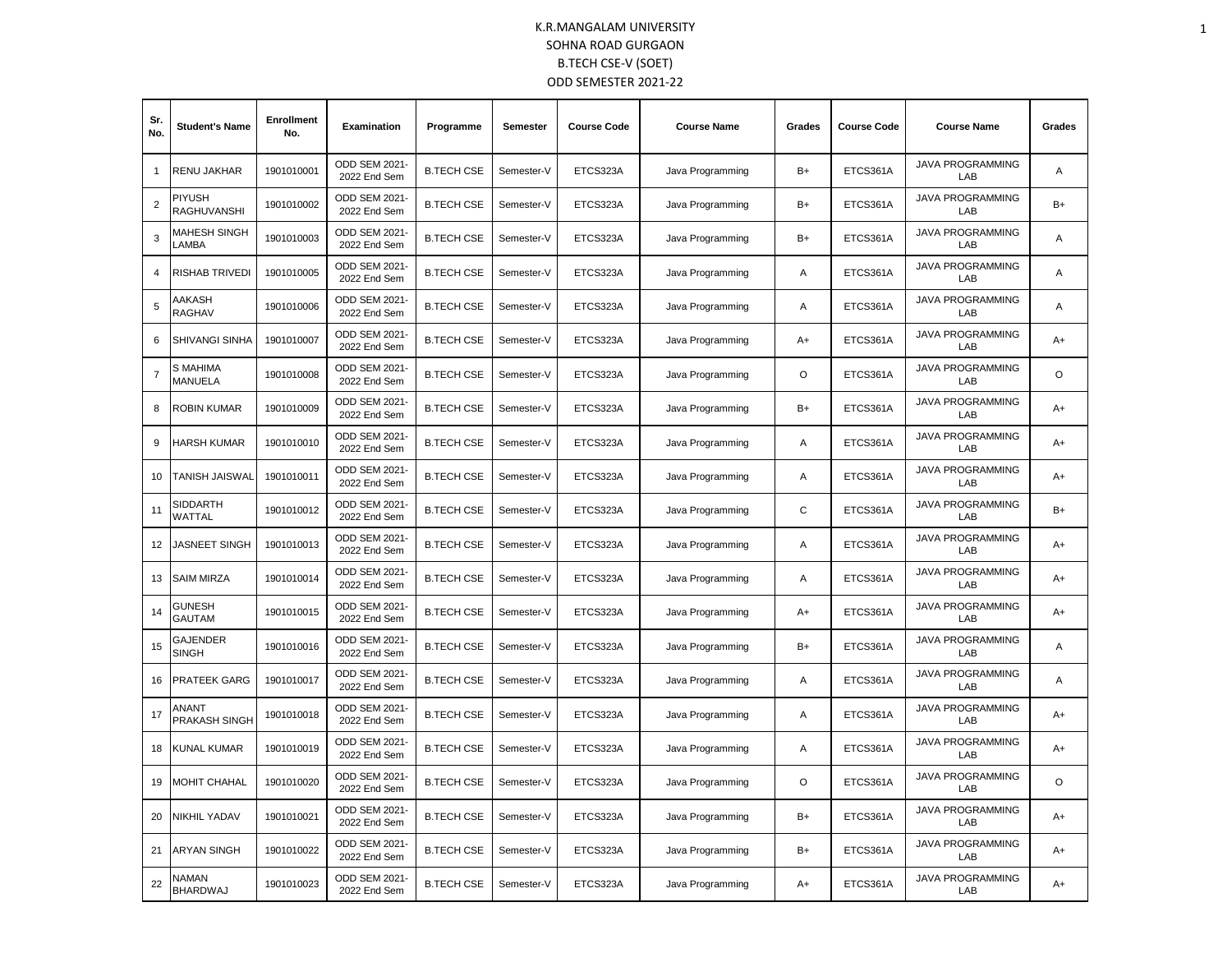| Sr.<br>No. | <b>Student's Name</b>          | <b>Enrollment</b><br>No. | <b>Examination</b>                   | Programme         | Semester   | <b>Course Code</b> | <b>Course Name</b> | Grades | <b>Course Code</b> | <b>Course Name</b>             | Grades |
|------------|--------------------------------|--------------------------|--------------------------------------|-------------------|------------|--------------------|--------------------|--------|--------------------|--------------------------------|--------|
| 23         | YASTIKA JOSHI                  | 1901010024               | ODD SEM 2021-<br>2022 End Sem        | <b>B.TECH CSE</b> | Semester-V | ETCS323A           | Java Programming   | Α      | ETCS361A           | <b>JAVA PROGRAMMING</b><br>LAB | $A+$   |
| 24         | NITIN YADAV                    | 1901010025               | <b>ODD SEM 2021-</b><br>2022 End Sem | <b>B.TECH CSE</b> | Semester-V | ETCS323A           | Java Programming   | B+     | ETCS361A           | <b>JAVA PROGRAMMING</b><br>LAB | A+     |
| 25         | <b>DEV WATTS</b>               | 1901010026               | ODD SEM 2021<br>2022 End Sem         | <b>B.TECH CSE</b> | Semester-V | ETCS323A           | Java Programming   | A+     | ETCS361A           | <b>JAVA PROGRAMMING</b><br>LAB | $A+$   |
| 26         | AARZOO<br><b>SHUKLA</b>        | 1901010027               | ODD SEM 2021-<br>2022 End Sem        | <b>B.TECH CSE</b> | Semester-V | ETCS323A           | Java Programming   | A+     | ETCS361A           | <b>JAVA PROGRAMMING</b><br>LAB | A+     |
| 27         | ALKA KUMARI                    | 1901010028               | ODD SEM 2021-<br>2022 End Sem        | <b>B.TECH CSE</b> | Semester-V | ETCS323A           | Java Programming   | A      | ETCS361A           | <b>JAVA PROGRAMMING</b><br>LAB | A      |
| 28         | PRIYANSHU                      | 1901010029               | ODD SEM 2021-<br>2022 End Sem        | <b>B.TECH CSE</b> | Semester-V | ETCS323A           | Java Programming   | Α      | ETCS361A           | <b>JAVA PROGRAMMING</b><br>LAB | $A+$   |
| 29         | ANKIT LUTHRA                   | 1901010030               | ODD SEM 2021-<br>2022 End Sem        | <b>B.TECH CSE</b> | Semester-V | ETCS323A           | Java Programming   | A+     | ETCS361A           | <b>JAVA PROGRAMMING</b><br>LAB | $A+$   |
| 30         | <b>ROHIT</b>                   | 1901010033               | ODD SEM 2021-<br>2022 End Sem        | <b>B.TECH CSE</b> | Semester-V | ETCS323A           | Java Programming   | Α      | ETCS361A           | <b>JAVA PROGRAMMING</b><br>LAB | $A+$   |
| 31         | AMAN KUMAR                     | 1901010034               | ODD SEM 2021-<br>2022 End Sem        | <b>B.TECH CSE</b> | Semester-V | ETCS323A           | Java Programming   | $A+$   | ETCS361A           | <b>JAVA PROGRAMMING</b><br>LAB | $A+$   |
| 32         | TANUL PRABHAT<br>RAI           | 1901010035               | ODD SEM 2021-<br>2022 End Sem        | <b>B.TECH CSE</b> | Semester-V | ETCS323A           | Java Programming   | A      | ETCS361A           | <b>JAVA PROGRAMMING</b><br>LAB | $A+$   |
| 33         | TARUN KUMAR                    | 1901010037               | ODD SEM 2021-<br>2022 End Sem        | <b>B.TECH CSE</b> | Semester-V | ETCS323A           | Java Programming   | Α      | ETCS361A           | <b>JAVA PROGRAMMING</b><br>LAB | Α      |
| 34         | MOHIT KUMAR<br>YADAV           | 1901010039               | <b>ODD SEM 2021-</b><br>2022 End Sem | <b>B.TECH CSE</b> | Semester-V | ETCS323A           | Java Programming   | F      | ETCS361A           | <b>JAVA PROGRAMMING</b><br>LAB | $B+$   |
| 35         | <b>ABHINAV SINHA</b>           | 1901010040               | ODD SEM 2021-<br>2022 End Sem        | <b>B.TECH CSE</b> | Semester-V | ETCS323A           | Java Programming   | A+     | ETCS361A           | <b>JAVA PROGRAMMING</b><br>LAB | A+     |
| 36         | ABHISHEK<br>YADAV              | 1901010041               | ODD SEM 2021-<br>2022 End Sem        | <b>B.TECH CSE</b> | Semester-V | ETCS323A           | Java Programming   | B      | ETCS361A           | <b>JAVA PROGRAMMING</b><br>LAB | A      |
| 37         | <b>SNEHI SHARMA</b>            | 1901010042               | ODD SEM 2021-<br>2022 End Sem        | <b>B.TECH CSE</b> | Semester-V | ETCS323A           | Java Programming   | $A+$   | ETCS361A           | <b>JAVA PROGRAMMING</b><br>LAB | $A+$   |
| 38         | MILIND UDBHAV                  | 1901010044               | ODD SEM 2021-<br>2022 End Sem        | <b>B.TECH CSE</b> | Semester-V | ETCS323A           | Java Programming   | A+     | ETCS361A           | <b>JAVA PROGRAMMING</b><br>LAB | $A+$   |
| 39         | NIDHI JHA                      | 1901010045               | ODD SEM 2021-<br>2022 End Sem        | <b>B.TECH CSE</b> | Semester-V | ETCS323A           | Java Programming   | A+     | ETCS361A           | <b>JAVA PROGRAMMING</b><br>LAB | O      |
| 40         | AJAY KUMAR                     | 1901010046               | ODD SEM 2021-<br>2022 End Sem        | <b>B.TECH CSE</b> | Semester-V | ETCS323A           | Java Programming   | B+     | ETCS361A           | <b>JAVA PROGRAMMING</b><br>LAB | A      |
| 41         | <b>RUBY</b><br><b>CHHONKER</b> | 1901010047               | ODD SEM 2021-<br>2022 End Sem        | <b>B.TECH CSE</b> | Semester-V | ETCS323A           | Java Programming   | $A+$   | ETCS361A           | <b>JAVA PROGRAMMING</b><br>LAB | $A+$   |
| 42         | TUSHAR<br><b>UPADHAYAY</b>     | 1901010049               | ODD SEM 2021-<br>2022 End Sem        | <b>B.TECH CSE</b> | Semester-V | ETCS323A           | Java Programming   | Α      | ETCS361A           | <b>JAVA PROGRAMMING</b><br>LAB | Α      |
| 43         | <b>ADARSH SINGH</b>            | 1901010050               | ODD SEM 2021-<br>2022 End Sem        | <b>B.TECH CSE</b> | Semester-V | ETCS323A           | Java Programming   | A      | ETCS361A           | <b>JAVA PROGRAMMING</b><br>LAB | Α      |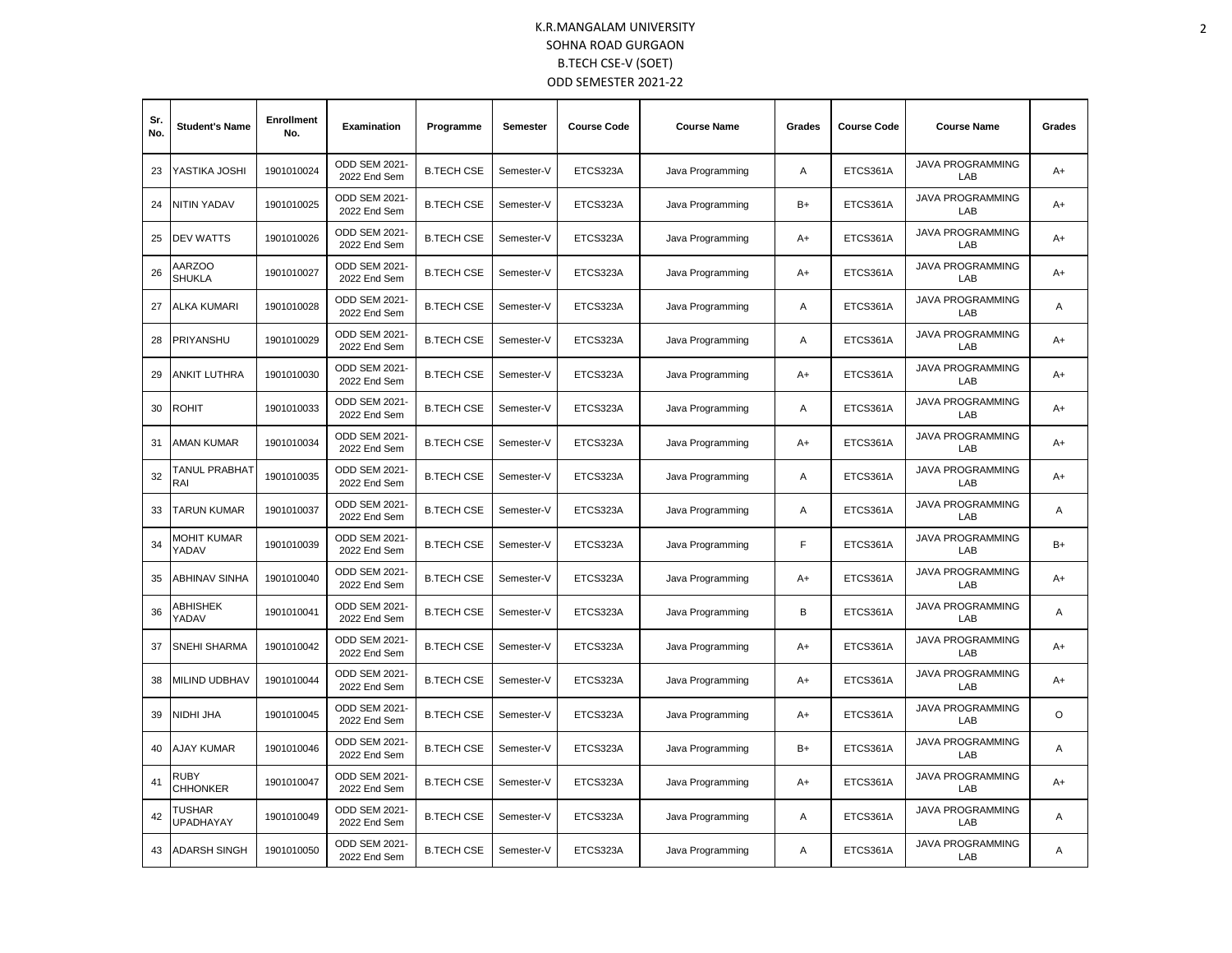| Sr.<br>No. | <b>Student's Name</b>               | <b>Enrollment</b><br>No. | Examination                          | Programme         | Semester   | <b>Course Code</b> | <b>Course Name</b>                      | Grades | <b>Course Code</b> | <b>Course Name</b>                 | Grades  |
|------------|-------------------------------------|--------------------------|--------------------------------------|-------------------|------------|--------------------|-----------------------------------------|--------|--------------------|------------------------------------|---------|
| 1          | RENU JAKHAR                         | 1901010001               | ODD SEM 2021-<br>2022 End Sem        | <b>B.TECH CSE</b> | Semester-V | ETEC311A           | <b>MICROPROCESSOR</b><br><b>SYSTEMS</b> | P      | ETCS304A           | <b>COMPUTER</b><br><b>NETWORKS</b> | $B+$    |
| 2          | <b>PIYUSH</b><br><b>RAGHUVANSHI</b> | 1901010002               | ODD SEM 2021-<br>2022 End Sem        | <b>B.TECH CSE</b> | Semester-V | ETEC311A           | <b>MICROPROCESSOR</b><br><b>SYSTEMS</b> | F      | ETCS304A           | <b>COMPUTER</b><br><b>NETWORKS</b> | F       |
| 3          | MAHESH SINGH<br>LAMBA               | 1901010003               | ODD SEM 2021-<br>2022 End Sem        | <b>B.TECH CSE</b> | Semester-V | ETEC311A           | <b>MICROPROCESSOR</b><br><b>SYSTEMS</b> | F      | ETCS304A           | <b>COMPUTER</b><br><b>NETWORKS</b> | $B+$    |
| 4          | <b>RISHAB TRIVEDI</b>               | 1901010005               | ODD SEM 2021-<br>2022 End Sem        | <b>B.TECH CSE</b> | Semester-V | ETEC311A           | <b>MICROPROCESSOR</b><br><b>SYSTEMS</b> | B      | ETCS304A           | <b>COMPUTER</b><br><b>NETWORKS</b> | B+      |
| 5          | AAKASH<br>RAGHAV                    | 1901010006               | <b>ODD SEM 2021-</b><br>2022 End Sem | <b>B.TECH CSE</b> | Semester-V | ETEC311A           | <b>MICROPROCESSOR</b><br><b>SYSTEMS</b> | E      | ETCS304A           | <b>COMPUTER</b><br><b>NETWORKS</b> | C       |
| 6          | <b>SHIVANGI SINHA</b>               | 1901010007               | ODD SEM 2021-<br>2022 End Sem        | <b>B.TECH CSE</b> | Semester-V | ETEC311A           | <b>MICROPROCESSOR</b><br><b>SYSTEMS</b> | P      | ETCS304A           | <b>COMPUTER</b><br><b>NETWORKS</b> | A       |
| 7          | S MAHIMA<br>MANUELA                 | 1901010008               | ODD SEM 2021-<br>2022 End Sem        | <b>B.TECH CSE</b> | Semester-V | ETEC311A           | <b>MICROPROCESSOR</b><br><b>SYSTEMS</b> | O      | ETCS304A           | <b>COMPUTER</b><br><b>NETWORKS</b> | O       |
| 8          | <b>ROBIN KUMAR</b>                  | 1901010009               | <b>ODD SEM 2021-</b><br>2022 End Sem | <b>B.TECH CSE</b> | Semester-V | ETEC311A           | <b>MICROPROCESSOR</b><br><b>SYSTEMS</b> | P      | ETCS304A           | <b>COMPUTER</b><br><b>NETWORKS</b> | $B+$    |
| 9          | <b>HARSH KUMAR</b>                  | 1901010010               | ODD SEM 2021-<br>2022 End Sem        | <b>B.TECH CSE</b> | Semester-V | ETEC311A           | <b>MICROPROCESSOR</b><br><b>SYSTEMS</b> | C      | ETCS304A           | <b>COMPUTER</b><br><b>NETWORKS</b> | $B+$    |
| 10         | <b>TANISH JAISWAL</b>               | 1901010011               | ODD SEM 2021-<br>2022 End Sem        | <b>B.TECH CSE</b> | Semester-V | ETEC311A           | <b>MICROPROCESSOR</b><br><b>SYSTEMS</b> | P      | ETCS304A           | <b>COMPUTER</b><br><b>NETWORKS</b> | $B+$    |
| 11         | SIDDARTH<br><b>WATTAL</b>           | 1901010012               | <b>ODD SEM 2021-</b><br>2022 End Sem | <b>B.TECH CSE</b> | Semester-V | ETEC311A           | <b>MICROPROCESSOR</b><br><b>SYSTEMS</b> | F      | ETCS304A           | <b>COMPUTER</b><br><b>NETWORKS</b> | P       |
| 12         | JASNEET SINGH                       | 1901010013               | ODD SEM 2021-<br>2022 End Sem        | <b>B.TECH CSE</b> | Semester-V | ETEC311A           | <b>MICROPROCESSOR</b><br><b>SYSTEMS</b> | P      | ETCS304A           | <b>COMPUTER</b><br><b>NETWORKS</b> | B+      |
| 13         | <b>SAIM MIRZA</b>                   | 1901010014               | ODD SEM 2021-<br>2022 End Sem        | <b>B.TECH CSE</b> | Semester-V | ETEC311A           | <b>MICROPROCESSOR</b><br><b>SYSTEMS</b> | F      | ETCS304A           | <b>COMPUTER</b><br><b>NETWORKS</b> | B       |
| 14         | <b>GUNESH</b><br><b>GAUTAM</b>      | 1901010015               | <b>ODD SEM 2021-</b><br>2022 End Sem | <b>B.TECH CSE</b> | Semester-V | ETEC311A           | <b>MICROPROCESSOR</b><br><b>SYSTEMS</b> | $B+$   | ETCS304A           | <b>COMPUTER</b><br><b>NETWORKS</b> | $A+$    |
| 15         | <b>GAJENDER</b><br><b>SINGH</b>     | 1901010016               | ODD SEM 2021-<br>2022 End Sem        | <b>B.TECH CSE</b> | Semester-V | ETEC311A           | <b>MICROPROCESSOR</b><br><b>SYSTEMS</b> | P      | ETCS304A           | <b>COMPUTER</b><br><b>NETWORKS</b> | P       |
| 16         | <b>PRATEEK GARG</b>                 | 1901010017               | <b>ODD SEM 2021-</b><br>2022 End Sem | <b>B.TECH CSE</b> | Semester-V | ETEC311A           | <b>MICROPROCESSOR</b><br><b>SYSTEMS</b> | A      | ETCS304A           | <b>COMPUTER</b><br><b>NETWORKS</b> | Α       |
| 17         | ANANT<br>PRAKASH SINGH              | 1901010018               | ODD SEM 2021-<br>2022 End Sem        | <b>B.TECH CSE</b> | Semester-V | ETEC311A           | <b>MICROPROCESSOR</b><br><b>SYSTEMS</b> | C      | ETCS304A           | <b>COMPUTER</b><br><b>NETWORKS</b> | A       |
| 18         | KUNAL KUMAR                         | 1901010019               | <b>ODD SEM 2021-</b><br>2022 End Sem | <b>B.TECH CSE</b> | Semester-V | ETEC311A           | <b>MICROPROCESSOR</b><br><b>SYSTEMS</b> | В      | ETCS304A           | <b>COMPUTER</b><br><b>NETWORKS</b> | Α       |
| 19         | <b>MOHIT CHAHAL</b>                 | 1901010020               | ODD SEM 2021-<br>2022 End Sem        | <b>B.TECH CSE</b> | Semester-V | ETEC311A           | <b>MICROPROCESSOR</b><br><b>SYSTEMS</b> | A+     | ETCS304A           | <b>COMPUTER</b><br><b>NETWORKS</b> | $\circ$ |
| 20         | NIKHIL YADAV                        | 1901010021               | ODD SEM 2021-<br>2022 End Sem        | <b>B.TECH CSE</b> | Semester-V | ETEC311A           | <b>MICROPROCESSOR</b><br><b>SYSTEMS</b> | C      | ETCS304A           | <b>COMPUTER</b><br><b>NETWORKS</b> | B       |
| 21         | ARYAN SINGH                         | 1901010022               | ODD SEM 2021-<br>2022 End Sem        | <b>B.TECH CSE</b> | Semester-V | ETEC311A           | <b>MICROPROCESSOR</b><br><b>SYSTEMS</b> | С      | ETCS304A           | <b>COMPUTER</b><br><b>NETWORKS</b> | В       |
| 22         | NAMAN<br><b>BHARDWAJ</b>            | 1901010023               | ODD SEM 2021-<br>2022 End Sem        | <b>B.TECH CSE</b> | Semester-V | ETEC311A           | <b>MICROPROCESSOR</b><br><b>SYSTEMS</b> | C      | ETCS304A           | <b>COMPUTER</b><br><b>NETWORKS</b> | C       |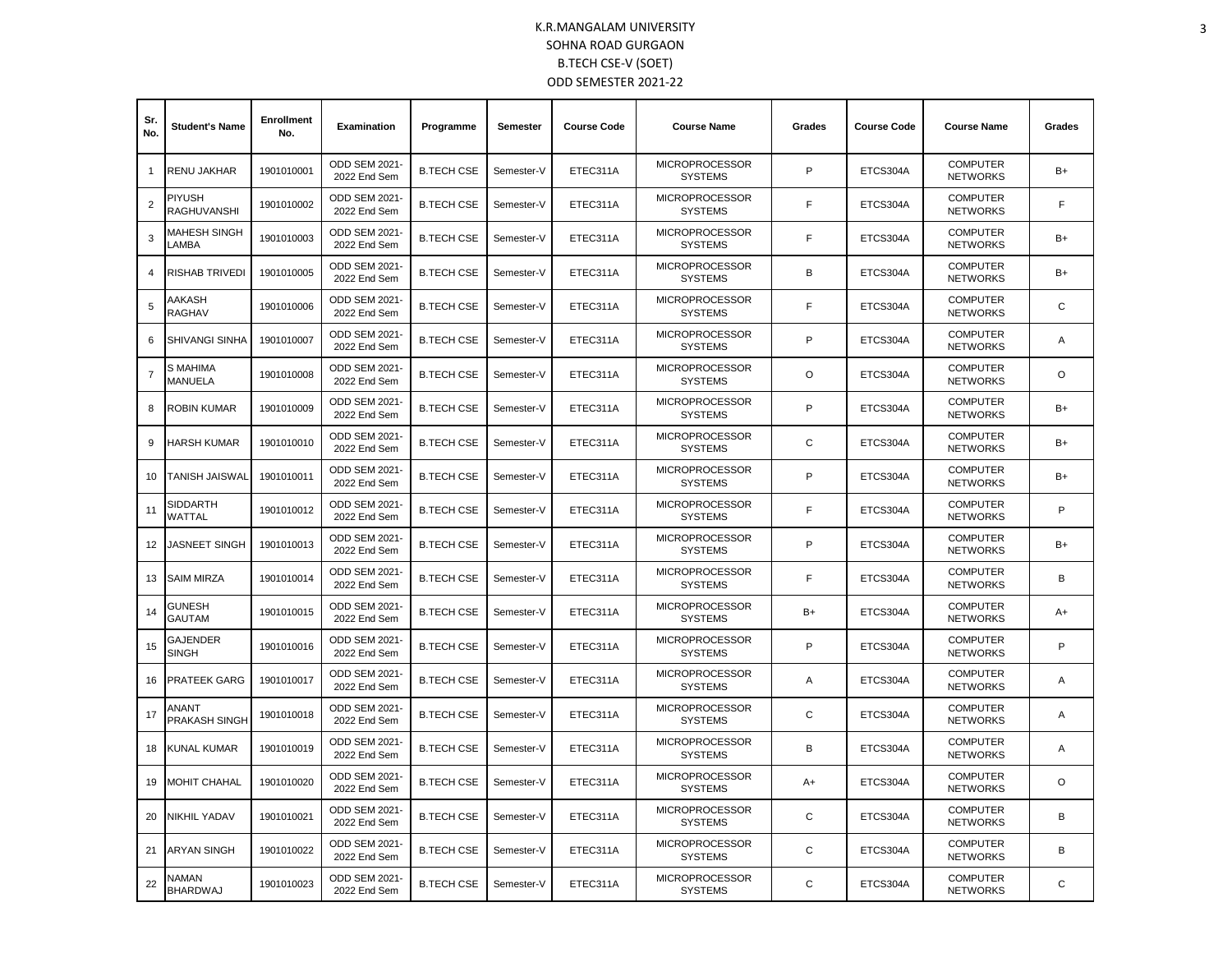| Sr.<br>No. | <b>Student's Name</b>          | <b>Enrollment</b><br>No. | <b>Examination</b>                   | Programme         | <b>Semester</b> | <b>Course Code</b> | <b>Course Name</b>                      | Grades      | <b>Course Code</b> | <b>Course Name</b>                 | Grades         |
|------------|--------------------------------|--------------------------|--------------------------------------|-------------------|-----------------|--------------------|-----------------------------------------|-------------|--------------------|------------------------------------|----------------|
| 23         | YASTIKA JOSHI                  | 1901010024               | ODD SEM 2021-<br>2022 End Sem        | <b>B.TECH CSE</b> | Semester-V      | ETEC311A           | <b>MICROPROCESSOR</b><br><b>SYSTEMS</b> | $B+$        | ETCS304A           | <b>COMPUTER</b><br><b>NETWORKS</b> | $B+$           |
| 24         | NITIN YADAV                    | 1901010025               | <b>ODD SEM 2021-</b><br>2022 End Sem | <b>B.TECH CSE</b> | Semester-V      | ETEC311A           | <b>MICROPROCESSOR</b><br><b>SYSTEMS</b> | F           | ETCS304A           | <b>COMPUTER</b><br><b>NETWORKS</b> | B+             |
| 25         | <b>DEV WATTS</b>               | 1901010026               | ODD SEM 2021-<br>2022 End Sem        | <b>B.TECH CSE</b> | Semester-V      | ETEC311A           | <b>MICROPROCESSOR</b><br><b>SYSTEMS</b> | $\mathsf C$ | ETCS304A           | <b>COMPUTER</b><br><b>NETWORKS</b> | B              |
| 26         | AARZOO<br><b>SHUKLA</b>        | 1901010027               | ODD SEM 2021-<br>2022 End Sem        | <b>B.TECH CSE</b> | Semester-V      | ETEC311A           | <b>MICROPROCESSOR</b><br><b>SYSTEMS</b> | A+          | ETCS304A           | <b>COMPUTER</b><br><b>NETWORKS</b> | $\circ$        |
| 27         | ALKA KUMARI                    | 1901010028               | ODD SEM 2021-<br>2022 End Sem        | <b>B.TECH CSE</b> | Semester-V      | ETEC311A           | <b>MICROPROCESSOR</b><br><b>SYSTEMS</b> | P           | ETCS304A           | <b>COMPUTER</b><br><b>NETWORKS</b> | $B+$           |
| 28         | PRIYANSHU                      | 1901010029               | <b>ODD SEM 2021-</b><br>2022 End Sem | <b>B.TECH CSE</b> | Semester-V      | ETEC311A           | <b>MICROPROCESSOR</b><br><b>SYSTEMS</b> | Α           | ETCS304A           | <b>COMPUTER</b><br><b>NETWORKS</b> | B+             |
| 29         | ANKIT LUTHRA                   | 1901010030               | ODD SEM 2021-<br>2022 End Sem        | <b>B.TECH CSE</b> | Semester-V      | ETEC311A           | <b>MICROPROCESSOR</b><br><b>SYSTEMS</b> | Α           | ETCS304A           | <b>COMPUTER</b><br><b>NETWORKS</b> | Α              |
| 30         | <b>ROHIT</b>                   | 1901010033               | ODD SEM 2021-<br>2022 End Sem        | <b>B.TECH CSE</b> | Semester-V      | ETEC311A           | <b>MICROPROCESSOR</b><br><b>SYSTEMS</b> | P           | ETCS304A           | <b>COMPUTER</b><br><b>NETWORKS</b> | B+             |
| 31         | AMAN KUMAR                     | 1901010034               | ODD SEM 2021-<br>2022 End Sem        | <b>B.TECH CSE</b> | Semester-V      | ETEC311A           | <b>MICROPROCESSOR</b><br><b>SYSTEMS</b> | P           | ETCS304A           | <b>COMPUTER</b><br><b>NETWORKS</b> | A              |
| 32         | TANUL PRABHAT<br>RAI           | 1901010035               | ODD SEM 2021-<br>2022 End Sem        | <b>B.TECH CSE</b> | Semester-V      | ETEC311A           | <b>MICROPROCESSOR</b><br><b>SYSTEMS</b> | P           | ETCS304A           | <b>COMPUTER</b><br><b>NETWORKS</b> | $B+$           |
| 33         | TARUN KUMAR                    | 1901010037               | <b>ODD SEM 2021-</b><br>2022 End Sem | <b>B.TECH CSE</b> | Semester-V      | ETEC311A           | <b>MICROPROCESSOR</b><br><b>SYSTEMS</b> | P           | ETCS304A           | <b>COMPUTER</b><br><b>NETWORKS</b> | Α              |
| 34         | <b>MOHIT KUMAR</b><br>YADAV    | 1901010039               | <b>ODD SEM 2021-</b><br>2022 End Sem | <b>B.TECH CSE</b> | Semester-V      | ETEC311A           | <b>MICROPROCESSOR</b><br><b>SYSTEMS</b> | F           | ETCS304A           | <b>COMPUTER</b><br><b>NETWORKS</b> | F              |
| 35         | ABHINAV SINHA                  | 1901010040               | ODD SEM 2021-<br>2022 End Sem        | <b>B.TECH CSE</b> | Semester-V      | ETEC311A           | <b>MICROPROCESSOR</b><br><b>SYSTEMS</b> | F           | ETCS304A           | <b>COMPUTER</b><br><b>NETWORKS</b> | A+             |
| 36         | ABHISHEK<br>YADAV              | 1901010041               | ODD SEM 2021-<br>2022 End Sem        | <b>B.TECH CSE</b> | Semester-V      | ETEC311A           | <b>MICROPROCESSOR</b><br><b>SYSTEMS</b> | F           | ETCS304A           | <b>COMPUTER</b><br><b>NETWORKS</b> | F              |
| 37         | <b>SNEHI SHARMA</b>            | 1901010042               | ODD SEM 2021-<br>2022 End Sem        | <b>B.TECH CSE</b> | Semester-V      | ETEC311A           | <b>MICROPROCESSOR</b><br><b>SYSTEMS</b> | $B+$        | ETCS304A           | <b>COMPUTER</b><br><b>NETWORKS</b> | $\overline{A}$ |
| 38         | MILIND UDBHAV                  | 1901010044               | ODD SEM 2021-<br>2022 End Sem        | <b>B.TECH CSE</b> | Semester-V      | ETEC311A           | <b>MICROPROCESSOR</b><br><b>SYSTEMS</b> | $B+$        | ETCS304A           | <b>COMPUTER</b><br><b>NETWORKS</b> | A+             |
| 39         | NIDHI JHA                      | 1901010045               | ODD SEM 2021-<br>2022 End Sem        | <b>B.TECH CSE</b> | Semester-V      | ETEC311A           | <b>MICROPROCESSOR</b><br><b>SYSTEMS</b> | A           | ETCS304A           | <b>COMPUTER</b><br><b>NETWORKS</b> | A+             |
| 40         | AJAY KUMAR                     | 1901010046               | ODD SEM 2021-<br>2022 End Sem        | <b>B.TECH CSE</b> | Semester-V      | ETEC311A           | <b>MICROPROCESSOR</b><br><b>SYSTEMS</b> | P           | ETCS304A           | <b>COMPUTER</b><br><b>NETWORKS</b> | C              |
| 41         | <b>RUBY</b><br><b>CHHONKER</b> | 1901010047               | ODD SEM 2021-<br>2022 End Sem        | <b>B.TECH CSE</b> | Semester-V      | ETEC311A           | <b>MICROPROCESSOR</b><br><b>SYSTEMS</b> | B           | ETCS304A           | <b>COMPUTER</b><br><b>NETWORKS</b> | A+             |
| 42         | TUSHAR<br><b>UPADHAYAY</b>     | 1901010049               | ODD SEM 2021-<br>2022 End Sem        | <b>B.TECH CSE</b> | Semester-V      | ETEC311A           | <b>MICROPROCESSOR</b><br><b>SYSTEMS</b> | P           | ETCS304A           | <b>COMPUTER</b><br><b>NETWORKS</b> | P              |
| 43         | <b>ADARSH SINGH</b>            | 1901010050               | <b>ODD SEM 2021-</b><br>2022 End Sem | <b>B.TECH CSE</b> | Semester-V      | ETEC311A           | <b>MICROPROCESSOR</b><br><b>SYSTEMS</b> | B+          | ETCS304A           | <b>COMPUTER</b><br><b>NETWORKS</b> | $B+$           |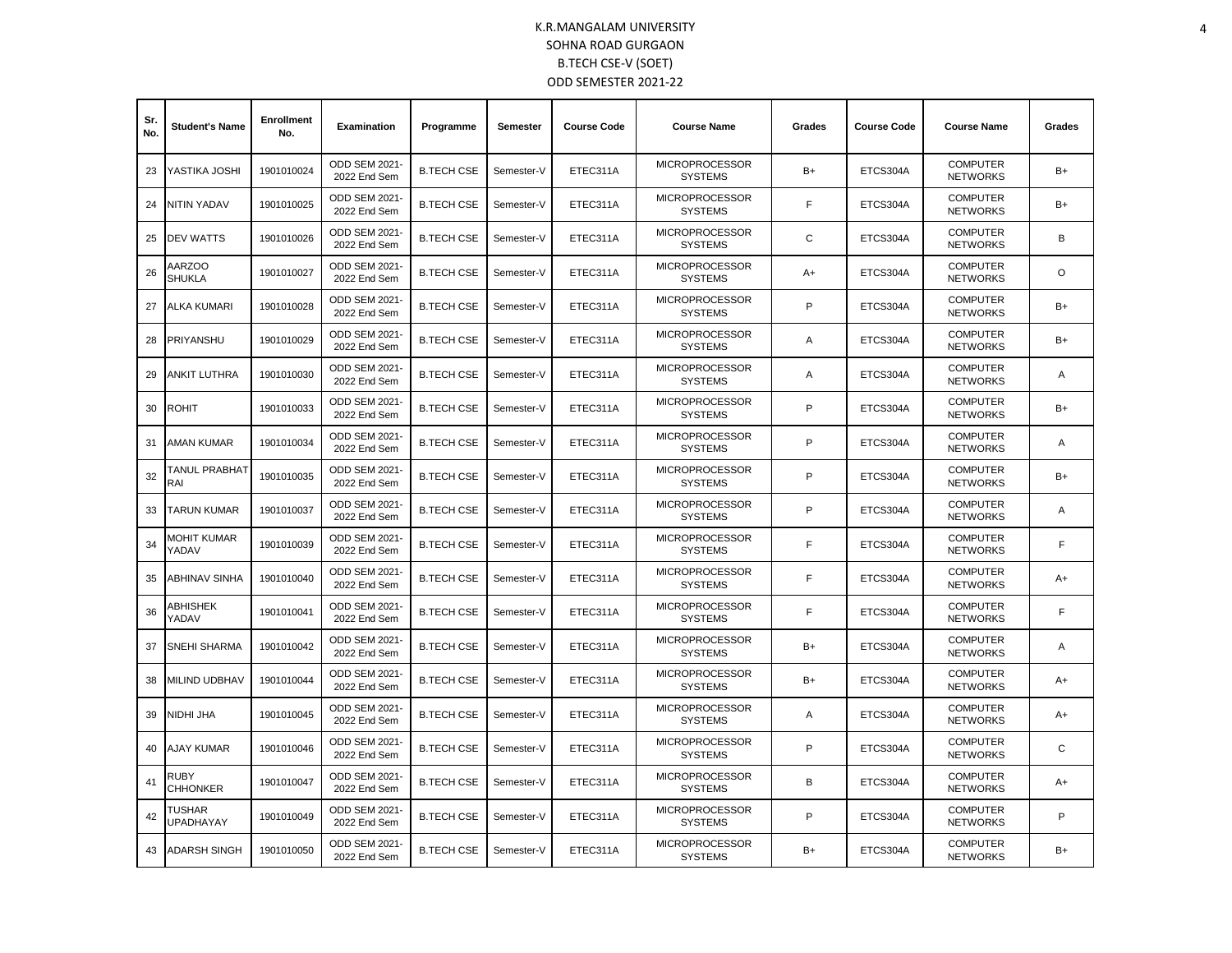| Sr.<br>No.     | <b>Student's Name</b>           | <b>Enrollment</b><br>No. | <b>Examination</b>                   | Programme         | Semester   | <b>Course Code</b> | <b>Course Name</b>                     | Grades | <b>Course Code</b> | <b>Course Name</b>                     | Grades       |
|----------------|---------------------------------|--------------------------|--------------------------------------|-------------------|------------|--------------------|----------------------------------------|--------|--------------------|----------------------------------------|--------------|
| 1              | <b>RENU JAKHAR</b>              | 1901010001               | ODD SEM 2021-<br>2022 End Sem        | <b>B.TECH CSE</b> | Semester-V | ETCS214A           | THEORY OF<br><b>COMPUTATION</b>        | P      | ETCS365A           | <b>COMPUTER</b><br><b>NETWORKS LAB</b> | B            |
| $\overline{2}$ | PIYUSH<br>RAGHUVANSHI           | 1901010002               | ODD SEM 2021-<br>2022 End Sem        | <b>B.TECH CSE</b> | Semester-V | ETCS214A           | <b>THEORY OF</b><br><b>COMPUTATION</b> | F      | ETCS365A           | <b>COMPUTER</b><br><b>NETWORKS LAB</b> | P            |
| 3              | MAHESH SINGH<br>LAMBA           | 1901010003               | ODD SEM 2021-<br>2022 End Sem        | <b>B.TECH CSE</b> | Semester-V | ETCS214A           | THEORY OF<br><b>COMPUTATION</b>        | $B+$   | ETCS365A           | <b>COMPUTER</b><br><b>NETWORKS LAB</b> | B+           |
| 4              | RISHAB TRIVEDI                  | 1901010005               | ODD SEM 2021-<br>2022 End Sem        | <b>B.TECH CSE</b> | Semester-V | ETCS214A           | THEORY OF<br><b>COMPUTATION</b>        | С      | ETCS365A           | <b>COMPUTER</b><br><b>NETWORKS LAB</b> | B            |
| 5              | AAKASH<br><b>RAGHAV</b>         | 1901010006               | ODD SEM 2021-<br>2022 End Sem        | <b>B.TECH CSE</b> | Semester-V | ETCS214A           | THEORY OF<br><b>COMPUTATION</b>        | P      | ETCS365A           | <b>COMPUTER</b><br><b>NETWORKS LAB</b> | P            |
| 6              | SHIVANGI SINHA                  | 1901010007               | ODD SEM 2021-<br>2022 End Sem        | <b>B.TECH CSE</b> | Semester-V | ETCS214A           | THEORY OF<br><b>COMPUTATION</b>        | $A+$   | ETCS365A           | <b>COMPUTER</b><br><b>NETWORKS LAB</b> | A+           |
| $\overline{7}$ | S MAHIMA<br><b>MANUELA</b>      | 1901010008               | ODD SEM 2021-<br>2022 End Sem        | <b>B.TECH CSE</b> | Semester-V | ETCS214A           | THEORY OF<br><b>COMPUTATION</b>        | O      | ETCS365A           | <b>COMPUTER</b><br><b>NETWORKS LAB</b> | O            |
| 8              | ROBIN KUMAR                     | 1901010009               | <b>ODD SEM 2021-</b><br>2022 End Sem | <b>B.TECH CSE</b> | Semester-V | ETCS214A           | THEORY OF<br><b>COMPUTATION</b>        | A      | ETCS365A           | <b>COMPUTER</b><br><b>NETWORKS LAB</b> | $B+$         |
| 9              | HARSH KUMAR                     | 1901010010               | ODD SEM 2021-<br>2022 End Sem        | <b>B.TECH CSE</b> | Semester-V | ETCS214A           | THEORY OF<br><b>COMPUTATION</b>        | $B+$   | ETCS365A           | <b>COMPUTER</b><br><b>NETWORKS LAB</b> | B+           |
| 10             | <b>TANISH JAISWAL</b>           | 1901010011               | <b>ODD SEM 2021-</b><br>2022 End Sem | <b>B.TECH CSE</b> | Semester-V | ETCS214A           | THEORY OF<br><b>COMPUTATION</b>        | Α      | ETCS365A           | <b>COMPUTER</b><br><b>NETWORKS LAB</b> | Α            |
| 11             | SIDDARTH<br>WATTAL              | 1901010012               | ODD SEM 2021-<br>2022 End Sem        | <b>B.TECH CSE</b> | Semester-V | ETCS214A           | THEORY OF<br><b>COMPUTATION</b>        | P      | ETCS365A           | <b>COMPUTER</b><br><b>NETWORKS LAB</b> | F            |
| 12             | <b>JASNEET SINGH</b>            | 1901010013               | ODD SEM 2021-<br>2022 End Sem        | <b>B.TECH CSE</b> | Semester-V | ETCS214A           | THEORY OF<br><b>COMPUTATION</b>        | C      | ETCS365A           | <b>COMPUTER</b><br><b>NETWORKS LAB</b> | A+           |
| 13             | <b>SAIM MIRZA</b>               | 1901010014               | ODD SEM 2021-<br>2022 End Sem        | <b>B.TECH CSE</b> | Semester-V | ETCS214A           | THEORY OF<br><b>COMPUTATION</b>        | С      | ETCS365A           | <b>COMPUTER</b><br>NETWORKS LAB        | P            |
| 14             | <b>GUNESH</b><br><b>GAUTAM</b>  | 1901010015               | ODD SEM 2021-<br>2022 End Sem        | <b>B.TECH CSE</b> | Semester-V | ETCS214A           | THEORY OF<br><b>COMPUTATION</b>        | Α      | ETCS365A           | <b>COMPUTER</b><br>NETWORKS LAB        | O            |
| 15             | <b>GAJENDER</b><br><b>SINGH</b> | 1901010016               | ODD SEM 2021-<br>2022 End Sem        | <b>B.TECH CSE</b> | Semester-V | ETCS214A           | THEORY OF<br><b>COMPUTATION</b>        | C      | ETCS365A           | <b>COMPUTER</b><br>NETWORKS LAB        | P            |
| 16             | PRATEEK GARG                    | 1901010017               | <b>ODD SEM 2021-</b><br>2022 End Sem | <b>B.TECH CSE</b> | Semester-V | ETCS214A           | THEORY OF<br><b>COMPUTATION</b>        | $A+$   | ETCS365A           | <b>COMPUTER</b><br><b>NETWORKS LAB</b> | A+           |
| 17             | ANANT<br>PRAKASH SINGH          | 1901010018               | ODD SEM 2021-<br>2022 End Sem        | <b>B.TECH CSE</b> | Semester-V | ETCS214A           | THEORY OF<br><b>COMPUTATION</b>        | Α      | ETCS365A           | <b>COMPUTER</b><br><b>NETWORKS LAB</b> | Α            |
| 18             | KUNAL KUMAR                     | 1901010019               | <b>ODD SEM 2021-</b><br>2022 End Sem | <b>B.TECH CSE</b> | Semester-V | ETCS214A           | THEORY OF<br><b>COMPUTATION</b>        | A+     | ETCS365A           | <b>COMPUTER</b><br><b>NETWORKS LAB</b> | A+           |
| 19             | MOHIT CHAHAL                    | 1901010020               | ODD SEM 2021-<br>2022 End Sem        | <b>B.TECH CSE</b> | Semester-V | ETCS214A           | THEORY OF<br><b>COMPUTATION</b>        | O      | ETCS365A           | <b>COMPUTER</b><br><b>NETWORKS LAB</b> | O            |
| 20             | NIKHIL YADAV                    | 1901010021               | ODD SEM 2021-<br>2022 End Sem        | <b>B.TECH CSE</b> | Semester-V | ETCS214A           | THEORY OF<br><b>COMPUTATION</b>        | $B+$   | ETCS365A           | <b>COMPUTER</b><br><b>NETWORKS LAB</b> | $\mathsf{C}$ |
| 21             | <b>ARYAN SINGH</b>              | 1901010022               | ODD SEM 2021-<br>2022 End Sem        | <b>B.TECH CSE</b> | Semester-V | ETCS214A           | THEORY OF<br><b>COMPUTATION</b>        | $B+$   | ETCS365A           | <b>COMPUTER</b><br><b>NETWORKS LAB</b> | P            |
| 22             | <b>NAMAN</b><br><b>BHARDWAJ</b> | 1901010023               | ODD SEM 2021-<br>2022 End Sem        | <b>B.TECH CSE</b> | Semester-V | ETCS214A           | THEORY OF<br><b>COMPUTATION</b>        | Α      | ETCS365A           | <b>COMPUTER</b><br><b>NETWORKS LAB</b> | В            |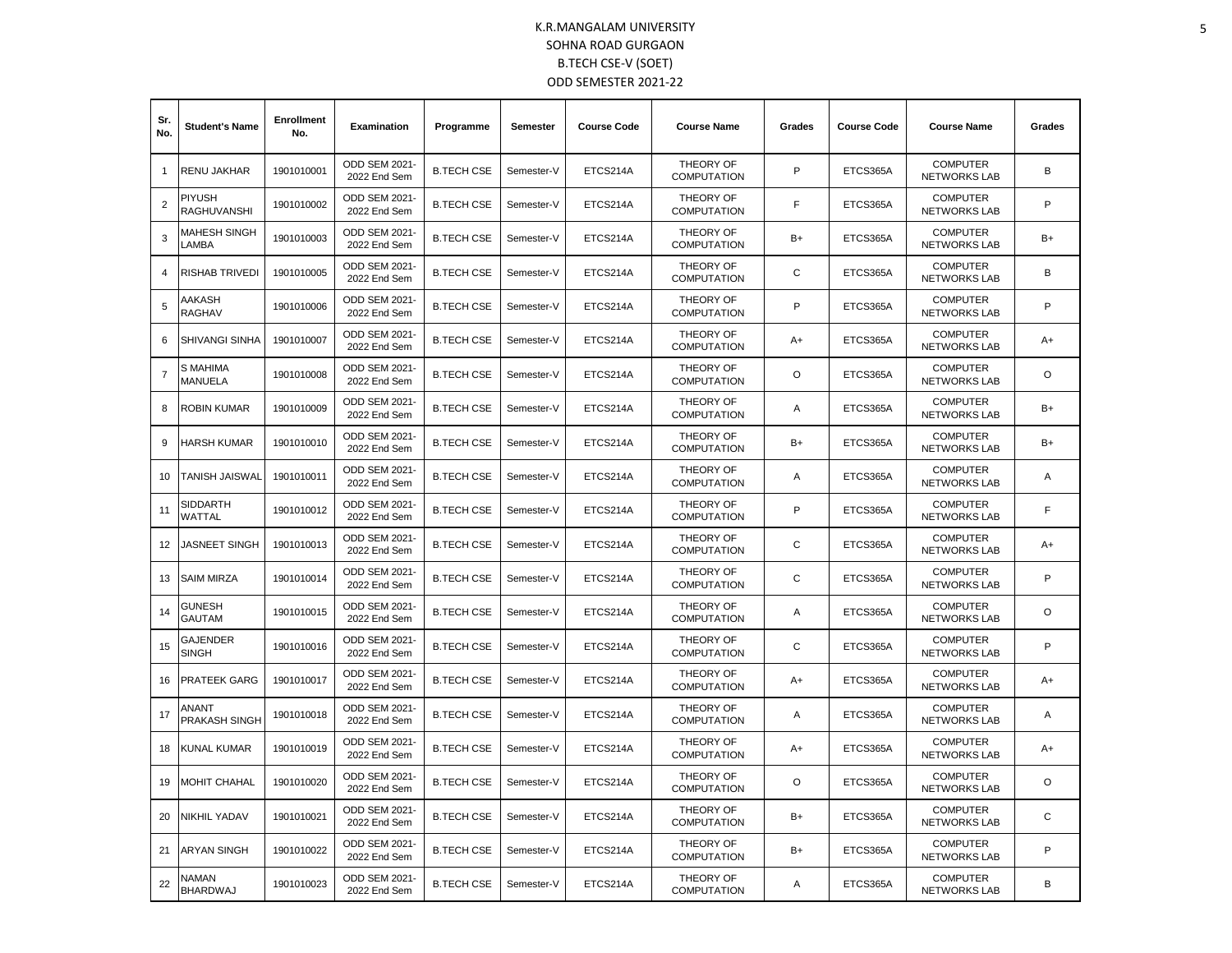| Sr.<br>No. | <b>Student's Name</b>          | <b>Enrollment</b><br>No. | Examination                          | Programme         | <b>Semester</b> | <b>Course Code</b> | <b>Course Name</b>              | Grades | <b>Course Code</b> | <b>Course Name</b>                     | Grades   |
|------------|--------------------------------|--------------------------|--------------------------------------|-------------------|-----------------|--------------------|---------------------------------|--------|--------------------|----------------------------------------|----------|
| 23         | YASTIKA JOSHI                  | 1901010024               | ODD SEM 2021-<br>2022 End Sem        | <b>B.TECH CSE</b> | Semester-V      | ETCS214A           | THEORY OF<br><b>COMPUTATION</b> | $B+$   | ETCS365A           | <b>COMPUTER</b><br><b>NETWORKS LAB</b> | A        |
| 24         | NITIN YADAV                    | 1901010025               | ODD SEM 2021-<br>2022 End Sem        | <b>B.TECH CSE</b> | Semester-V      | ETCS214A           | THEORY OF<br><b>COMPUTATION</b> | C      | ETCS365A           | <b>COMPUTER</b><br>NETWORKS LAB        | A        |
| 25         | <b>DEV WATTS</b>               | 1901010026               | ODD SEM 2021-<br>2022 End Sem        | <b>B.TECH CSE</b> | Semester-V      | ETCS214A           | THEORY OF<br><b>COMPUTATION</b> | $B+$   | ETCS365A           | <b>COMPUTER</b><br><b>NETWORKS LAB</b> | Α        |
| 26         | <b>AARZOO</b><br><b>SHUKLA</b> | 1901010027               | <b>ODD SEM 2021-</b><br>2022 End Sem | <b>B.TECH CSE</b> | Semester-V      | ETCS214A           | THEORY OF<br><b>COMPUTATION</b> | $A+$   | ETCS365A           | <b>COMPUTER</b><br><b>NETWORKS LAB</b> | $\Omega$ |
| 27         | ALKA KUMARI                    | 1901010028               | ODD SEM 2021-<br>2022 End Sem        | <b>B.TECH CSE</b> | Semester-V      | ETCS214A           | THEORY OF<br><b>COMPUTATION</b> | B+     | ETCS365A           | <b>COMPUTER</b><br><b>NETWORKS LAB</b> | Α        |
| 28         | PRIYANSHU                      | 1901010029               | <b>ODD SEM 2021-</b><br>2022 End Sem | <b>B.TECH CSE</b> | Semester-V      | ETCS214A           | THEORY OF<br><b>COMPUTATION</b> | $B+$   | ETCS365A           | <b>COMPUTER</b><br><b>NETWORKS LAB</b> | A+       |
| 29         | ANKIT LUTHRA                   | 1901010030               | <b>ODD SEM 2021-</b><br>2022 End Sem | <b>B.TECH CSE</b> | Semester-V      | ETCS214A           | THEORY OF<br><b>COMPUTATION</b> | O      | ETCS365A           | <b>COMPUTER</b><br><b>NETWORKS LAB</b> | O        |
| 30         | ROHIT                          | 1901010033               | ODD SEM 2021-<br>2022 End Sem        | <b>B.TECH CSE</b> | Semester-V      | ETCS214A           | THEORY OF<br><b>COMPUTATION</b> | P      | ETCS365A           | <b>COMPUTER</b><br><b>NETWORKS LAB</b> | B+       |
| 31         | AMAN KUMAR                     | 1901010034               | ODD SEM 2021-<br>2022 End Sem        | <b>B.TECH CSE</b> | Semester-V      | ETCS214A           | THEORY OF<br><b>COMPUTATION</b> | B      | ETCS365A           | <b>COMPUTER</b><br><b>NETWORKS LAB</b> | B+       |
| 32         | TANUL PRABHAT<br>RAI           | 1901010035               | ODD SEM 2021-<br>2022 End Sem        | <b>B.TECH CSE</b> | Semester-V      | ETCS214A           | THEORY OF<br><b>COMPUTATION</b> | B+     | ETCS365A           | <b>COMPUTER</b><br><b>NETWORKS LAB</b> | A+       |
| 33         | TARUN KUMAR                    | 1901010037               | ODD SEM 2021-<br>2022 End Sem        | <b>B.TECH CSE</b> | Semester-V      | ETCS214A           | THEORY OF<br><b>COMPUTATION</b> | Α      | ETCS365A           | <b>COMPUTER</b><br><b>NETWORKS LAB</b> | Α        |
| 34         | MOHIT KUMAR<br>YADAV           | 1901010039               | ODD SEM 2021-<br>2022 End Sem        | <b>B.TECH CSE</b> | Semester-V      | ETCS214A           | THEORY OF<br><b>COMPUTATION</b> | F      | ETCS365A           | <b>COMPUTER</b><br><b>NETWORKS LAB</b> | F        |
| 35         | ABHINAV SINHA                  | 1901010040               | ODD SEM 2021-<br>2022 End Sem        | <b>B.TECH CSE</b> | Semester-V      | ETCS214A           | THEORY OF<br><b>COMPUTATION</b> | $A+$   | ETCS365A           | <b>COMPUTER</b><br><b>NETWORKS LAB</b> | O        |
| 36         | ABHISHEK<br>YADAV              | 1901010041               | ODD SEM 2021-<br>2022 End Sem        | <b>B.TECH CSE</b> | Semester-V      | ETCS214A           | THEORY OF<br><b>COMPUTATION</b> | P      | ETCS365A           | <b>COMPUTER</b><br><b>NETWORKS LAB</b> | F        |
| 37         | <b>SNEHI SHARMA</b>            | 1901010042               | ODD SEM 2021-<br>2022 End Sem        | <b>B.TECH CSE</b> | Semester-V      | ETCS214A           | THEORY OF<br><b>COMPUTATION</b> | A      | ETCS365A           | <b>COMPUTER</b><br><b>NETWORKS LAB</b> | O        |
| 38         | MILIND UDBHAV                  | 1901010044               | ODD SEM 2021-<br>2022 End Sem        | <b>B.TECH CSE</b> | Semester-V      | ETCS214A           | THEORY OF<br><b>COMPUTATION</b> | A      | ETCS365A           | <b>COMPUTER</b><br><b>NETWORKS LAB</b> | A+       |
| 39         | NIDHI JHA                      | 1901010045               | ODD SEM 2021-<br>2022 End Sem        | <b>B.TECH CSE</b> | Semester-V      | ETCS214A           | THEORY OF<br><b>COMPUTATION</b> | $A+$   | ETCS365A           | <b>COMPUTER</b><br><b>NETWORKS LAB</b> | O        |
| 40         | <b>AJAY KUMAR</b>              | 1901010046               | ODD SEM 2021-<br>2022 End Sem        | <b>B.TECH CSE</b> | Semester-V      | ETCS214A           | THEORY OF<br><b>COMPUTATION</b> | C      | ETCS365A           | <b>COMPUTER</b><br><b>NETWORKS LAB</b> | P        |
| 41         | RUBY<br><b>CHHONKER</b>        | 1901010047               | ODD SEM 2021-<br>2022 End Sem        | <b>B.TECH CSE</b> | Semester-V      | ETCS214A           | THEORY OF<br><b>COMPUTATION</b> | $B+$   | ETCS365A           | <b>COMPUTER</b><br><b>NETWORKS LAB</b> | O        |
| 42         | TUSHAR<br><b>UPADHAYAY</b>     | 1901010049               | ODD SEM 2021-<br>2022 End Sem        | <b>B.TECH CSE</b> | Semester-V      | ETCS214A           | THEORY OF<br><b>COMPUTATION</b> | В      | ETCS365A           | <b>COMPUTER</b><br><b>NETWORKS LAB</b> | C        |
| 43         | <b>ADARSH SINGH</b>            | 1901010050               | ODD SEM 2021-<br>2022 End Sem        | <b>B.TECH CSE</b> | Semester-V      | ETCS214A           | THEORY OF<br><b>COMPUTATION</b> | Α      | ETCS365A           | <b>COMPUTER</b><br><b>NETWORKS LAB</b> | Α        |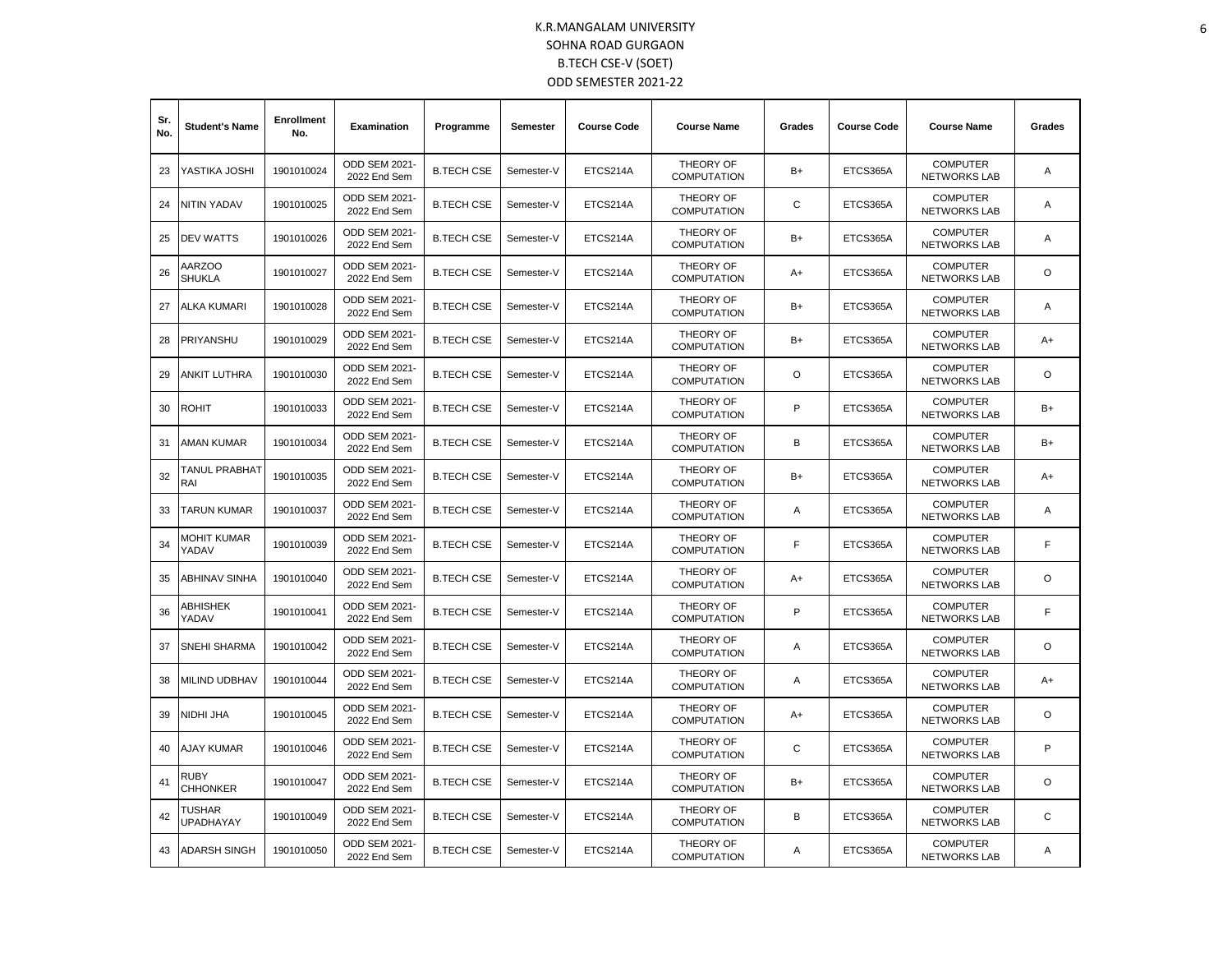| Sr.<br>No.     | <b>Student's Name</b>           | <b>Enrollment</b><br>No. | Examination                   | Programme         | Semester   | <b>Course Code</b> | <b>Course Name</b>                 | Grades  | <b>Course Code</b> | <b>Course Name</b>                     | Grades |
|----------------|---------------------------------|--------------------------|-------------------------------|-------------------|------------|--------------------|------------------------------------|---------|--------------------|----------------------------------------|--------|
| $\mathbf{1}$   | RENU JAKHAR                     | 1901010001               | ODD SEM 2021-<br>2022 End Sem | <b>B.TECH CSE</b> | Semester-V | ETCS206A           | <b>COMPUTER</b><br><b>GRAPHICS</b> | B       | ETCS258A           | <b>COMPUTER</b><br><b>GRAPHICS LAB</b> | $A+$   |
| $\overline{c}$ | PIYUSH<br>RAGHUVANSHI           | 1901010002               | ODD SEM 2021-<br>2022 End Sem | <b>B.TECH CSE</b> | Semester-V | ETCS206A           | <b>COMPUTER</b><br><b>GRAPHICS</b> | P       | ETCS258A           | <b>COMPUTER</b><br><b>GRAPHICS LAB</b> | $A+$   |
| 3              | MAHESH SINGH<br>LAMBA           | 1901010003               | ODD SEM 2021-<br>2022 End Sem | <b>B.TECH CSE</b> | Semester-V | ETCS206A           | <b>COMPUTER</b><br><b>GRAPHICS</b> | P       | ETCS258A           | <b>COMPUTER</b><br><b>GRAPHICS LAB</b> | A+     |
| $\overline{4}$ | <b>RISHAB TRIVEDI</b>           | 1901010005               | ODD SEM 2021-<br>2022 End Sem | <b>B.TECH CSE</b> | Semester-V | ETCS206A           | <b>COMPUTER</b><br><b>GRAPHICS</b> | B       | ETCS258A           | <b>COMPUTER</b><br><b>GRAPHICS LAB</b> | $A+$   |
| 5              | AAKASH<br><b>RAGHAV</b>         | 1901010006               | ODD SEM 2021-<br>2022 End Sem | <b>B.TECH CSE</b> | Semester-V | ETCS206A           | <b>COMPUTER</b><br><b>GRAPHICS</b> | B+      | ETCS258A           | <b>COMPUTER</b><br><b>GRAPHICS LAB</b> | A+     |
| 6              | <b>SHIVANGI SINHA</b>           | 1901010007               | ODD SEM 2021-<br>2022 End Sem | <b>B.TECH CSE</b> | Semester-V | ETCS206A           | <b>COMPUTER</b><br><b>GRAPHICS</b> | A       | ETCS258A           | <b>COMPUTER</b><br><b>GRAPHICS LAB</b> | $A+$   |
| $\overline{7}$ | S MAHIMA<br><b>MANUELA</b>      | 1901010008               | ODD SEM 2021-<br>2022 End Sem | <b>B.TECH CSE</b> | Semester-V | ETCS206A           | <b>COMPUTER</b><br><b>GRAPHICS</b> | $\circ$ | ETCS258A           | <b>COMPUTER</b><br><b>GRAPHICS LAB</b> | O      |
| 8              | ROBIN KUMAR                     | 1901010009               | ODD SEM 2021-<br>2022 End Sem | <b>B.TECH CSE</b> | Semester-V | ETCS206A           | <b>COMPUTER</b><br><b>GRAPHICS</b> | В       | ETCS258A           | <b>COMPUTER</b><br><b>GRAPHICS LAB</b> | A+     |
| 9              | HARSH KUMAR                     | 1901010010               | ODD SEM 2021-<br>2022 End Sem | <b>B.TECH CSE</b> | Semester-V | ETCS206A           | <b>COMPUTER</b><br><b>GRAPHICS</b> | B       | ETCS258A           | <b>COMPUTER</b><br><b>GRAPHICS LAB</b> | A+     |
| 10             | <b>TANISH JAISWAL</b>           | 1901010011               | ODD SEM 2021-<br>2022 End Sem | <b>B.TECH CSE</b> | Semester-V | ETCS206A           | <b>COMPUTER</b><br><b>GRAPHICS</b> | A       | ETCS258A           | <b>COMPUTER</b><br><b>GRAPHICS LAB</b> | $A+$   |
| 11             | <b>SIDDARTH</b><br>WATTAL       | 1901010012               | ODD SEM 2021-<br>2022 End Sem | <b>B.TECH CSE</b> | Semester-V | ETCS206A           | <b>COMPUTER</b><br><b>GRAPHICS</b> | C       | ETCS258A           | <b>COMPUTER</b><br><b>GRAPHICS LAB</b> | A+     |
| 12             | JASNEET SINGH                   | 1901010013               | ODD SEM 2021-<br>2022 End Sem | <b>B.TECH CSE</b> | Semester-V | ETCS206A           | <b>COMPUTER</b><br><b>GRAPHICS</b> | P       | ETCS258A           | <b>COMPUTER</b><br><b>GRAPHICS LAB</b> | $A+$   |
| 13             | <b>SAIM MIRZA</b>               | 1901010014               | ODD SEM 2021-<br>2022 End Sem | <b>B.TECH CSE</b> | Semester-V | ETCS206A           | <b>COMPUTER</b><br><b>GRAPHICS</b> | Α       | ETCS258A           | <b>COMPUTER</b><br><b>GRAPHICS LAB</b> | A+     |
| 14             | GUNESH<br><b>GAUTAM</b>         | 1901010015               | ODD SEM 2021-<br>2022 End Sem | <b>B.TECH CSE</b> | Semester-V | ETCS206A           | <b>COMPUTER</b><br><b>GRAPHICS</b> | Α       | ETCS258A           | <b>COMPUTER</b><br><b>GRAPHICS LAB</b> | A+     |
| 15             | <b>GAJENDER</b><br><b>SINGH</b> | 1901010016               | ODD SEM 2021-<br>2022 End Sem | <b>B.TECH CSE</b> | Semester-V | ETCS206A           | <b>COMPUTER</b><br><b>GRAPHICS</b> | B+      | ETCS258A           | <b>COMPUTER</b><br><b>GRAPHICS LAB</b> | A+     |
| 16             | <b>PRATEEK GARG</b>             | 1901010017               | ODD SEM 2021-<br>2022 End Sem | <b>B.TECH CSE</b> | Semester-V | ETCS206A           | <b>COMPUTER</b><br><b>GRAPHICS</b> | A+      | ETCS258A           | <b>COMPUTER</b><br><b>GRAPHICS LAB</b> | $A+$   |
| 17             | ANANT<br>PRAKASH SINGH          | 1901010018               | ODD SEM 2021-<br>2022 End Sem | <b>B.TECH CSE</b> | Semester-V | ETCS206A           | <b>COMPUTER</b><br><b>GRAPHICS</b> | Α       | ETCS258A           | <b>COMPUTER</b><br><b>GRAPHICS LAB</b> | A+     |
| 18             | KUNAL KUMAR                     | 1901010019               | ODD SEM 2021-<br>2022 End Sem | <b>B.TECH CSE</b> | Semester-V | ETCS206A           | <b>COMPUTER</b><br><b>GRAPHICS</b> | Α       | ETCS258A           | <b>COMPUTER</b><br><b>GRAPHICS LAB</b> | $A+$   |
| 19             | MOHIT CHAHAL                    | 1901010020               | ODD SEM 2021-<br>2022 End Sem | <b>B.TECH CSE</b> | Semester-V | ETCS206A           | <b>COMPUTER</b><br><b>GRAPHICS</b> | $A+$    | ETCS258A           | <b>COMPUTER</b><br><b>GRAPHICS LAB</b> | $A+$   |
| 20             | NIKHIL YADAV                    | 1901010021               | ODD SEM 2021-<br>2022 End Sem | <b>B.TECH CSE</b> | Semester-V | ETCS206A           | <b>COMPUTER</b><br><b>GRAPHICS</b> | B+      | ETCS258A           | <b>COMPUTER</b><br><b>GRAPHICS LAB</b> | $A+$   |
| 21             | <b>ARYAN SINGH</b>              | 1901010022               | ODD SEM 2021-<br>2022 End Sem | <b>B.TECH CSE</b> | Semester-V | ETCS206A           | <b>COMPUTER</b><br><b>GRAPHICS</b> | B+      | ETCS258A           | <b>COMPUTER</b><br><b>GRAPHICS LAB</b> | A+     |
| 22             | NAMAN<br><b>BHARDWAJ</b>        | 1901010023               | ODD SEM 2021-<br>2022 End Sem | <b>B.TECH CSE</b> | Semester-V | ETCS206A           | <b>COMPUTER</b><br><b>GRAPHICS</b> | B+      | ETCS258A           | <b>COMPUTER</b><br><b>GRAPHICS LAB</b> | $A+$   |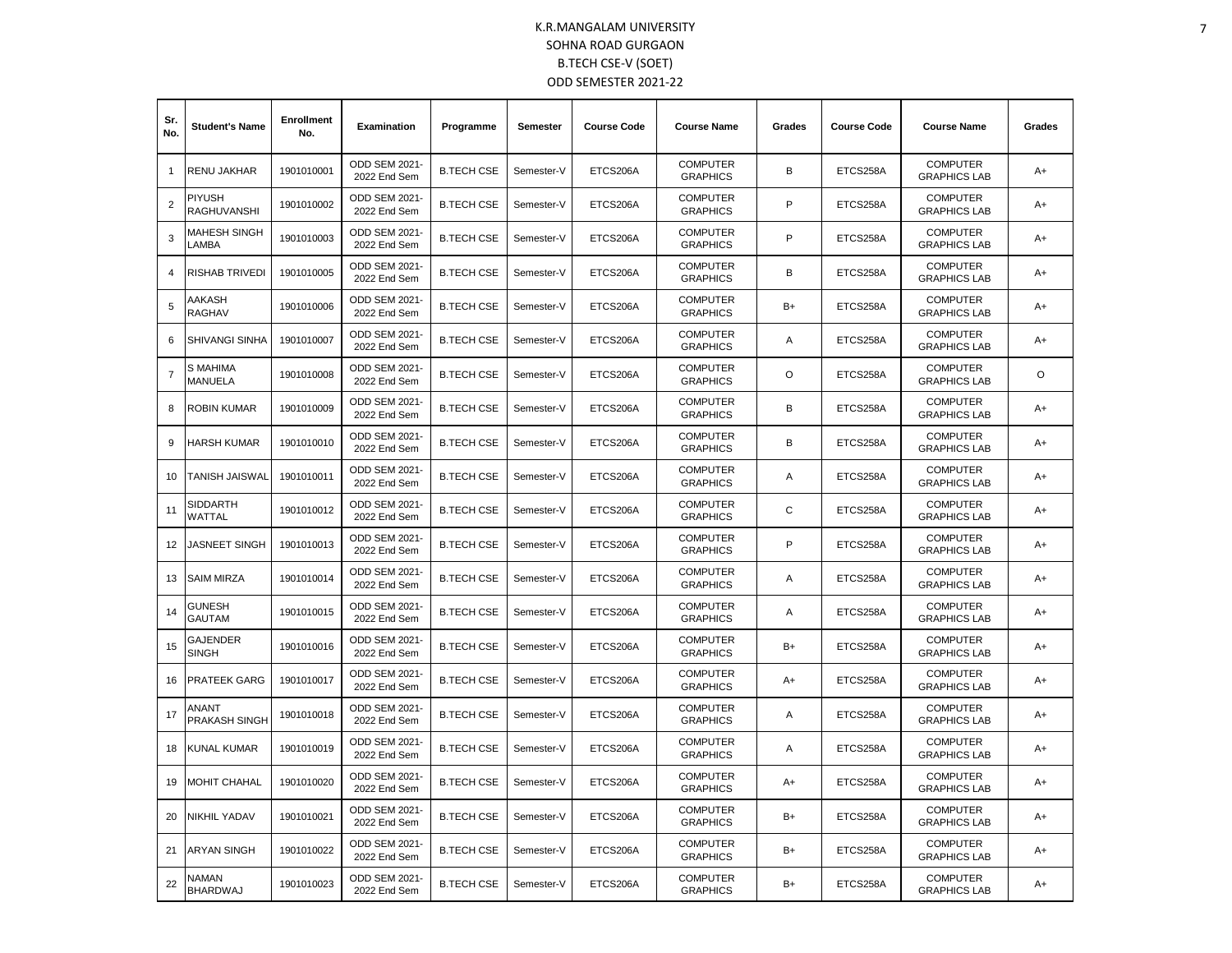| Sr.<br>No. | <b>Student's Name</b>          | <b>Enrollment</b><br>No. | Examination                          | Programme         | Semester   | <b>Course Code</b> | <b>Course Name</b>                 | Grades | <b>Course Code</b> | <b>Course Name</b>                     | Grades |
|------------|--------------------------------|--------------------------|--------------------------------------|-------------------|------------|--------------------|------------------------------------|--------|--------------------|----------------------------------------|--------|
| 23         | YASTIKA JOSHI                  | 1901010024               | ODD SEM 2021-<br>2022 End Sem        | <b>B.TECH CSE</b> | Semester-V | ETCS206A           | <b>COMPUTER</b><br><b>GRAPHICS</b> | Α      | ETCS258A           | <b>COMPUTER</b><br><b>GRAPHICS LAB</b> | A+     |
| 24         | NITIN YADAV                    | 1901010025               | ODD SEM 2021-<br>2022 End Sem        | <b>B.TECH CSE</b> | Semester-V | ETCS206A           | <b>COMPUTER</b><br><b>GRAPHICS</b> | С      | ETCS258A           | <b>COMPUTER</b><br><b>GRAPHICS LAB</b> | A+     |
| 25         | DEV WATTS                      | 1901010026               | ODD SEM 2021-<br>2022 End Sem        | <b>B.TECH CSE</b> | Semester-V | ETCS206A           | <b>COMPUTER</b><br><b>GRAPHICS</b> | $B+$   | ETCS258A           | <b>COMPUTER</b><br><b>GRAPHICS LAB</b> | A+     |
| 26         | AARZOO<br><b>SHUKLA</b>        | 1901010027               | ODD SEM 2021-<br>2022 End Sem        | <b>B.TECH CSE</b> | Semester-V | ETCS206A           | <b>COMPUTER</b><br><b>GRAPHICS</b> | A+     | ETCS258A           | <b>COMPUTER</b><br><b>GRAPHICS LAB</b> | A+     |
| 27         | ALKA KUMARI                    | 1901010028               | <b>ODD SEM 2021-</b><br>2022 End Sem | <b>B.TECH CSE</b> | Semester-V | ETCS206A           | <b>COMPUTER</b><br><b>GRAPHICS</b> | B+     | ETCS258A           | <b>COMPUTER</b><br><b>GRAPHICS LAB</b> | A+     |
| 28         | PRIYANSHU                      | 1901010029               | ODD SEM 2021-<br>2022 End Sem        | <b>B.TECH CSE</b> | Semester-V | ETCS206A           | <b>COMPUTER</b><br><b>GRAPHICS</b> | Α      | ETCS258A           | <b>COMPUTER</b><br><b>GRAPHICS LAB</b> | A+     |
| 29         | ANKIT LUTHRA                   | 1901010030               | ODD SEM 2021-<br>2022 End Sem        | <b>B.TECH CSE</b> | Semester-V | ETCS206A           | <b>COMPUTER</b><br><b>GRAPHICS</b> | A+     | ETCS258A           | <b>COMPUTER</b><br><b>GRAPHICS LAB</b> | A+     |
| 30         | <b>ROHIT</b>                   | 1901010033               | <b>ODD SEM 2021-</b><br>2022 End Sem | <b>B.TECH CSE</b> | Semester-V | ETCS206A           | <b>COMPUTER</b><br><b>GRAPHICS</b> | $B+$   | ETCS258A           | <b>COMPUTER</b><br><b>GRAPHICS LAB</b> | A+     |
| 31         | AMAN KUMAR                     | 1901010034               | <b>ODD SEM 2021-</b><br>2022 End Sem | <b>B.TECH CSE</b> | Semester-V | ETCS206A           | <b>COMPUTER</b><br><b>GRAPHICS</b> | Α      | ETCS258A           | <b>COMPUTER</b><br><b>GRAPHICS LAB</b> | A+     |
| 32         | TANUL PRABHAT<br>RAI           | 1901010035               | <b>ODD SEM 2021-</b><br>2022 End Sem | <b>B.TECH CSE</b> | Semester-V | ETCS206A           | <b>COMPUTER</b><br><b>GRAPHICS</b> | P      | ETCS258A           | <b>COMPUTER</b><br><b>GRAPHICS LAB</b> | A+     |
| 33         | TARUN KUMAR                    | 1901010037               | ODD SEM 2021-<br>2022 End Sem        | <b>B.TECH CSE</b> | Semester-V | ETCS206A           | <b>COMPUTER</b><br><b>GRAPHICS</b> | Α      | ETCS258A           | <b>COMPUTER</b><br><b>GRAPHICS LAB</b> | A+     |
| 34         | MOHIT KUMAR<br>YADAV           | 1901010039               | ODD SEM 2021-<br>2022 End Sem        | <b>B.TECH CSE</b> | Semester-V | ETCS206A           | <b>COMPUTER</b><br><b>GRAPHICS</b> | F      | ETCS258A           | <b>COMPUTER</b><br><b>GRAPHICS LAB</b> | A+     |
| 35         | <b>ABHINAV SINHA</b>           | 1901010040               | ODD SEM 2021-<br>2022 End Sem        | <b>B.TECH CSE</b> | Semester-V | ETCS206A           | <b>COMPUTER</b><br><b>GRAPHICS</b> | Α      | ETCS258A           | <b>COMPUTER</b><br><b>GRAPHICS LAB</b> | A+     |
| 36         | ABHISHEK<br>YADAV              | 1901010041               | ODD SEM 2021-<br>2022 End Sem        | <b>B.TECH CSE</b> | Semester-V | ETCS206A           | <b>COMPUTER</b><br><b>GRAPHICS</b> | P      | ETCS258A           | <b>COMPUTER</b><br><b>GRAPHICS LAB</b> | A+     |
| 37         | <b>SNEHI SHARMA</b>            | 1901010042               | <b>ODD SEM 2021-</b><br>2022 End Sem | <b>B.TECH CSE</b> | Semester-V | ETCS206A           | <b>COMPUTER</b><br><b>GRAPHICS</b> | A+     | ETCS258A           | <b>COMPUTER</b><br><b>GRAPHICS LAB</b> | A+     |
| 38         | MILIND UDBHAV                  | 1901010044               | ODD SEM 2021-<br>2022 End Sem        | <b>B.TECH CSE</b> | Semester-V | ETCS206A           | <b>COMPUTER</b><br><b>GRAPHICS</b> | Α      | ETCS258A           | <b>COMPUTER</b><br><b>GRAPHICS LAB</b> | A+     |
| 39         | NIDHI JHA                      | 1901010045               | ODD SEM 2021-<br>2022 End Sem        | <b>B.TECH CSE</b> | Semester-V | ETCS206A           | <b>COMPUTER</b><br><b>GRAPHICS</b> | $A+$   | ETCS258A           | <b>COMPUTER</b><br><b>GRAPHICS LAB</b> | A+     |
| 40         | AJAY KUMAR                     | 1901010046               | ODD SEM 2021-<br>2022 End Sem        | <b>B.TECH CSE</b> | Semester-V | ETCS206A           | <b>COMPUTER</b><br><b>GRAPHICS</b> | $B+$   | ETCS258A           | <b>COMPUTER</b><br><b>GRAPHICS LAB</b> | A+     |
| 41         | <b>RUBY</b><br><b>CHHONKER</b> | 1901010047               | <b>ODD SEM 2021-</b><br>2022 End Sem | <b>B.TECH CSE</b> | Semester-V | ETCS206A           | <b>COMPUTER</b><br><b>GRAPHICS</b> | Α      | ETCS258A           | <b>COMPUTER</b><br><b>GRAPHICS LAB</b> | O      |
| 42         | TUSHAR<br><b>UPADHAYAY</b>     | 1901010049               | ODD SEM 2021-<br>2022 End Sem        | <b>B.TECH CSE</b> | Semester-V | ETCS206A           | <b>COMPUTER</b><br><b>GRAPHICS</b> | C      | ETCS258A           | <b>COMPUTER</b><br><b>GRAPHICS LAB</b> | A+     |
| 43         | <b>ADARSH SINGH</b>            | 1901010050               | ODD SEM 2021-<br>2022 End Sem        | <b>B.TECH CSE</b> | Semester-V | ETCS206A           | <b>COMPUTER</b><br><b>GRAPHICS</b> | A      | ETCS258A           | <b>COMPUTER</b><br><b>GRAPHICS LAB</b> | A+     |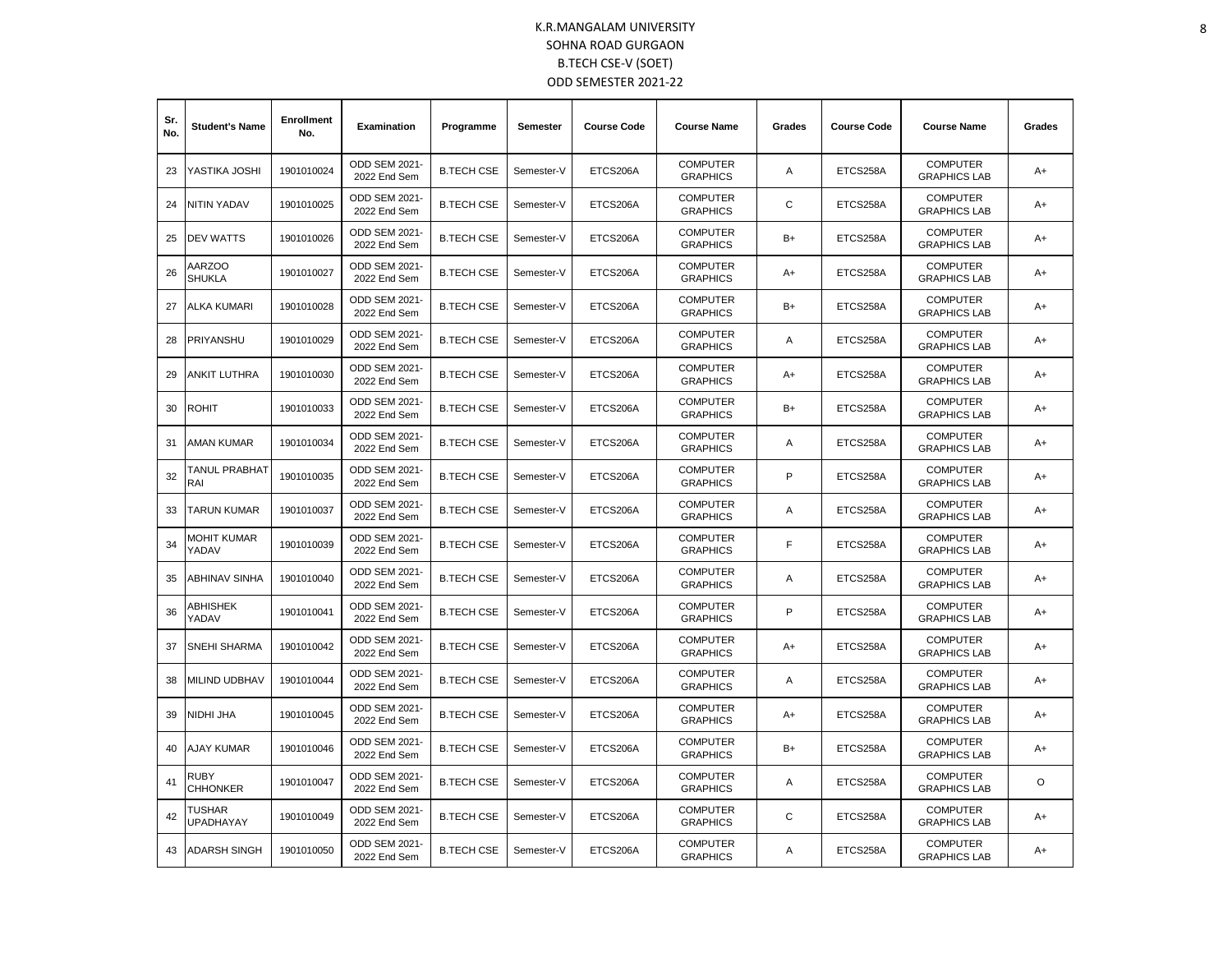| Sr.<br>No.     | <b>Student's Name</b>      | <b>Enrollment</b><br>No. | Examination                          | Programme         | Semester   | <b>Course Code</b> | <b>Course Name</b>                                   | Grades | <b>Course Code</b> | <b>Course Name</b>             | Grades |
|----------------|----------------------------|--------------------------|--------------------------------------|-------------------|------------|--------------------|------------------------------------------------------|--------|--------------------|--------------------------------|--------|
|                | <b>RENU JAKHAR</b>         | 1901010001               | ODD SEM 2021-<br>2022 End Sem        | <b>B.TECH CSE</b> | Semester-V | ETCS363A           | FUNDAMENTALS OF IOS<br>DEVELOPMENT LAB               | $B+$   | <b>ETCS381</b>     | PRACTICAL<br><b>TRAINING-I</b> | B+     |
| $\overline{2}$ | PIYUSH<br>RAGHUVANSHI      | 1901010002               | <b>ODD SEM 2021-</b><br>2022 End Sem | <b>B.TECH CSE</b> | Semester-V | ETCS363A           | <b>FUNDAMENTALS OF IOS</b><br>DEVELOPMENT LAB        | Α      | <b>ETCS381</b>     | PRACTICAL<br><b>TRAINING-I</b> | $B+$   |
| 3              | MAHESH SINGH<br>LAMBA      | 1901010003               | ODD SEM 2021-<br>2022 End Sem        | <b>B.TECH CSE</b> | Semester-V | ETCS363A           | <b>FUNDAMENTALS OF IOS</b><br><b>DEVELOPMENT LAB</b> | $B+$   | ETCS381            | PRACTICAL<br><b>TRAINING-I</b> | B+     |
| 4              | <b>RISHAB TRIVEDI</b>      | 1901010005               | ODD SEM 2021-<br>2022 End Sem        | <b>B.TECH CSE</b> | Semester-V | ETCS363A           | <b>FUNDAMENTALS OF IOS</b><br>DEVELOPMENT LAB        | Α      | ETCS381            | PRACTICAL<br><b>TRAINING-I</b> | Α      |
| 5              | AAKASH<br><b>RAGHAV</b>    | 1901010006               | ODD SEM 2021-<br>2022 End Sem        | <b>B.TECH CSE</b> | Semester-V | ETCS363A           | FUNDAMENTALS OF IOS<br><b>DEVELOPMENT LAB</b>        | $B+$   | <b>ETCS381</b>     | PRACTICAL<br><b>TRAINING-I</b> | A      |
| 6              | <b>SHIVANGI SINHA</b>      | 1901010007               | <b>ODD SEM 2021-</b><br>2022 End Sem | <b>B.TECH CSE</b> | Semester-V | ETCS363A           | <b>FUNDAMENTALS OF IOS</b><br>DEVELOPMENT LAB        | Α      | <b>ETCS381</b>     | PRACTICAL<br><b>TRAINING-I</b> | Α      |
| $\overline{7}$ | S MAHIMA<br><b>MANUELA</b> | 1901010008               | ODD SEM 2021-<br>2022 End Sem        | <b>B.TECH CSE</b> | Semester-V | ETCS363A           | <b>FUNDAMENTALS OF IOS</b><br><b>DEVELOPMENT LAB</b> | $A+$   | <b>ETCS381</b>     | PRACTICAL<br><b>TRAINING-I</b> | $A+$   |
| 8              | <b>ROBIN KUMAR</b>         | 1901010009               | <b>ODD SEM 2021-</b><br>2022 End Sem | <b>B.TECH CSE</b> | Semester-V | ETCS363A           | <b>FUNDAMENTALS OF IOS</b><br>DEVELOPMENT LAB        | A      | ETCS381            | PRACTICAL<br><b>TRAINING-I</b> | A      |
| 9              | HARSH KUMAR                | 1901010010               | ODD SEM 2021-<br>2022 End Sem        | <b>B.TECH CSE</b> | Semester-V | ETCS363A           | <b>FUNDAMENTALS OF IOS</b><br><b>DEVELOPMENT LAB</b> | $B+$   | <b>ETCS381</b>     | PRACTICAL<br><b>TRAINING-I</b> | A      |
| 10             | <b>TANISH JAISWAL</b>      | 1901010011               | ODD SEM 2021-<br>2022 End Sem        | <b>B.TECH CSE</b> | Semester-V | ETCS363A           | <b>FUNDAMENTALS OF IOS</b><br>DEVELOPMENT LAB        | $B+$   | <b>ETCS381</b>     | PRACTICAL<br><b>TRAINING-I</b> | Α      |
| 11             | SIDDARTH<br>WATTAL         | 1901010012               | ODD SEM 2021-<br>2022 End Sem        | <b>B.TECH CSE</b> | Semester-V | ETCS363A           | FUNDAMENTALS OF IOS<br>DEVELOPMENT LAB               | $B+$   | <b>ETCS381</b>     | PRACTICAL<br><b>TRAINING-I</b> | B+     |
| 12             | <b>JASNEET SINGH</b>       | 1901010013               | ODD SEM 2021-<br>2022 End Sem        | <b>B.TECH CSE</b> | Semester-V | ETCS363A           | <b>FUNDAMENTALS OF IOS</b><br>DEVELOPMENT LAB        | $B+$   | ETCS381            | PRACTICAL<br><b>TRAINING-I</b> | Α      |
| 13             | <b>SAIM MIRZA</b>          | 1901010014               | ODD SEM 2021-<br>2022 End Sem        | <b>B.TECH CSE</b> | Semester-V | ETCS363A           | FUNDAMENTALS OF IOS<br>DEVELOPMENT LAB               | B      | ETCS381            | PRACTICAL<br><b>TRAINING-I</b> | B+     |
| 14             | GUNESH<br><b>GAUTAM</b>    | 1901010015               | ODD SEM 2021-<br>2022 End Sem        | <b>B.TECH CSE</b> | Semester-V | ETCS363A           | <b>FUNDAMENTALS OF IOS</b><br><b>DEVELOPMENT LAB</b> | Α      | <b>ETCS381</b>     | PRACTICAL<br><b>TRAINING-I</b> | A+     |
| 15             | GAJENDER<br><b>SINGH</b>   | 1901010016               | ODD SEM 2021-<br>2022 End Sem        | <b>B.TECH CSE</b> | Semester-V | ETCS363A           | FUNDAMENTALS OF IOS<br>DEVELOPMENT LAB               | $B+$   | ETCS381            | PRACTICAL<br><b>TRAINING-I</b> | A      |
| 16             | <b>PRATEEK GARG</b>        | 1901010017               | ODD SEM 2021-<br>2022 End Sem        | <b>B.TECH CSE</b> | Semester-V | ETCS363A           | FUNDAMENTALS OF IOS<br>DEVELOPMENT LAB               | Α      | <b>ETCS381</b>     | PRACTICAL<br><b>TRAINING-I</b> | A+     |
| 17             | ANANT<br>PRAKASH SINGH     | 1901010018               | ODD SEM 2021-<br>2022 End Sem        | <b>B.TECH CSE</b> | Semester-V | ETCS363A           | <b>FUNDAMENTALS OF IOS</b><br>DEVELOPMENT LAB        | B+     | <b>ETCS381</b>     | PRACTICAL<br><b>TRAINING-I</b> | A      |
| 18             | KUNAL KUMAR                | 1901010019               | ODD SEM 2021-<br>2022 End Sem        | <b>B.TECH CSE</b> | Semester-V | ETCS363A           | <b>FUNDAMENTALS OF IOS</b><br>DEVELOPMENT LAB        | $B+$   | ETCS381            | PRACTICAL<br><b>TRAINING-I</b> | A+     |
| 19             | <b>MOHIT CHAHAL</b>        | 1901010020               | ODD SEM 2021-<br>2022 End Sem        | <b>B.TECH CSE</b> | Semester-V | ETCS363A           | <b>FUNDAMENTALS OF IOS</b><br><b>DEVELOPMENT LAB</b> | A+     | <b>ETCS381</b>     | PRACTICAL<br><b>TRAINING-I</b> | $A+$   |
| 20             | <b>NIKHIL YADAV</b>        | 1901010021               | ODD SEM 2021-<br>2022 End Sem        | <b>B.TECH CSE</b> | Semester-V | ETCS363A           | FUNDAMENTALS OF IOS<br>DEVELOPMENT LAB               | $B+$   | <b>ETCS381</b>     | PRACTICAL<br><b>TRAINING-I</b> | Α      |
| 21             | <b>ARYAN SINGH</b>         | 1901010022               | ODD SEM 2021-<br>2022 End Sem        | <b>B.TECH CSE</b> | Semester-V | ETCS363A           | <b>FUNDAMENTALS OF IOS</b><br>DEVELOPMENT LAB        | $B+$   | <b>ETCS381</b>     | PRACTICAL<br><b>TRAINING-I</b> | A      |
| 22             | NAMAN<br><b>BHARDWAJ</b>   | 1901010023               | <b>ODD SEM 2021-</b><br>2022 End Sem | <b>B.TECH CSE</b> | Semester-V | ETCS363A           | <b>FUNDAMENTALS OF IOS</b><br>DEVELOPMENT LAB        | $B+$   | ETCS381            | PRACTICAL<br><b>TRAINING-I</b> | Α      |